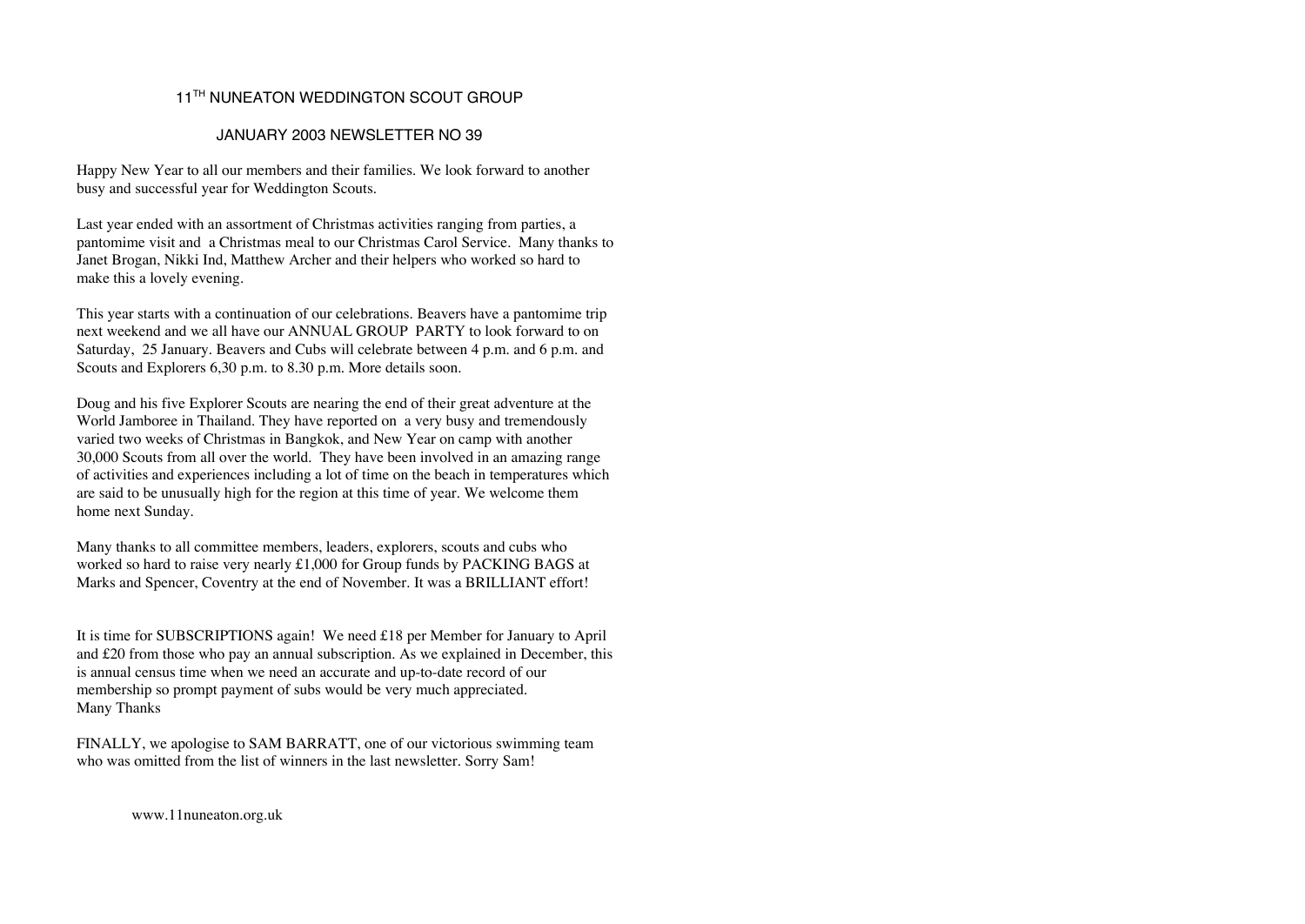# WEDDINGTON SCOUT GROUP. NEWSLETTER NO. 40 FEBRUARY 2003

# AROUND THE SECTIONS

BEAVERS had an enjoyable trip to the pantomime, the first District event of the year. They have returned eager to gain badges and already several have been awarded. So congratulations to the following – Joe Peffers – Outdoor Challenge and Experiment Badge Nathanial Hines – Bronze Chief Scout Award and Outdoor Challenge Victoria Deakin, Amarvir Dhariwal, Jack Hughes, Sammy McGee, Ben Spencer and Andrew Bilbie – Outdoor Challenge Liam Griffin – Animal Friend Badge and first Joining In Badge Timmy Ford and Sam Hambridge – first Joining In Badge Charlie Badham – first Joining In Badge and Experiment Badge Joe Lapwoth – Animal Friend Badge Well done to Callum Lord-Summerton who has become a tree group leader and gained his Creative Badge. Fifteen Discovery Badges were also given out last week. Good luck to Stephen Ball, Nathanial Hines and Jacob Morris who have moved on to Cubs. Welcome to new Beavers – Harry King, Jonathan Miller and Ben Payne.

Can we make a plea to parents please? Would you please come right into the hall at the end of the meeting to hear messages and bring with you your child's coat to help ease congestion in the porch. Thank you in anticipation.

CUBS from both Packs entered a team in the recent District Quiz and although they did not win, they scored highly. Well done to all of them.

FOSSE CUBS would like to welcome Stephen Ball, Edward Taplin, Pierre Taylor, Nathaniel Hines, Ewan McMurran and Charlotte Baynes who have joined us since Christmas and are to be invested into the Pack within the next couple of weeks. The Pack has recently been involved in District events. Our Quiz team of Amy Randle, Lauren Wainwright, George Goodman, Thomas Sharrock, Robert Tambini and Nathan Whitehead gave a very worthy performance at the District Quiz and were a credit to the Pack. Sam Kendell and Alun Howard gained their Air Activities Badge when they attended the District Activity Day. We have re-organised our Sixes and would like to congratulate Alex Coopey, Jonny Haywood, Alun Howard, Greg McCracken and Robert Tambini on becoming Sixers and Ben Baynes, Charlotte Deakon, Edward Eaton, Sam Kendell, Callum McMurran and Thomas Sharrock on becoming Seconders.

WATLING CUBS are currently working towards the Global Challenge and have been discussing the conservation of water and energy. Please look at their posters in the hut. They are considering the re-cycling of rubbish and have been asked to do a little work at home as part of the award. Congratulation to our new Sixers, Craig Gilchrist, Jacob Sutton and Sam Murray and to Seconders, Gareth Wainwright, Carl Fitzgerald, Aimee Bratt and Daniel Warren. Matthew Broom and Liam Barkes represented us at the District Activity Day and earned themselves the Air Activities Badge. This was a very enjoyable day. Good luck to Cubs, Christopher and Tim Johnston, Craig Gilchrist and Jacob Sutton who are representing us in the Gang Show this year. The Pack hopes to be organising a trip to see them on Saturday 15 March for the afternoon Matinee. Tickets will be £4 each. More details soon.

Thursday Cubs welcome Richard Howard and Sebastian Wright who were invested last week. T-Shirts are now available at £4.00 each.

SCOUTS from both troops took part in a winter camp to Bala in North Wales last weekend. Fifteen Scouts and four leaders stayed in a Scout Hut with excellent accommodation and facilities. They enjoyed a weekend of good weather and completed a five-hour walk on Saturday of 7-8 miles during which they found enough snow for a snow-ball fight! On Sunday they visited the Rhayader Falls before travelling home.

TUESDAY TROOP have invested John Marchi, Tom Gilbert, Abigail Ellis, Rebecca Forrest, Victoria Wale, Sam Wallis, Stephen Sykes, Jonathan Allred and Thomas Gailey. Welcome to them all.

FRIDAY TROOP will be investing new members in the next week or two.

EXPLORERS were also off winter walking last weekend. They ventured further into Snowdonia and stayed at Capel Curig Youth Hostel which they found rather warmer than their usual February camp under canvas although two members of the party of twelve did sleep in their tent! The group split into two and climbed Moel Siabod and Foel Grach over the two days. Saturday was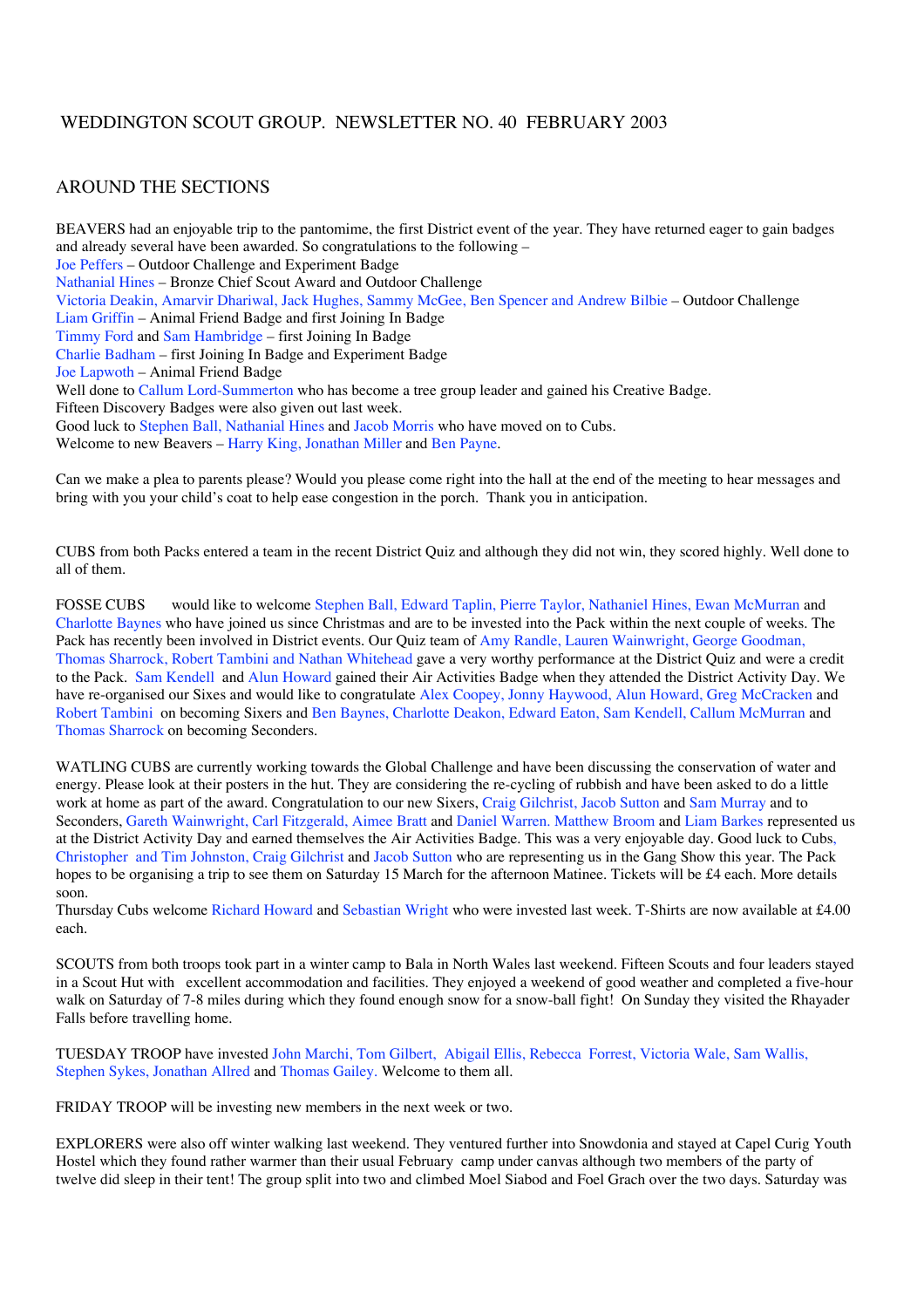rather grey, but Sunday gave good weather for a winter walk. They also found some snow – enough for sledging on 'bivvy' bags! They attended an interesting lecture on canoeing at the nearby Mountain Centre of Plas-Y-Brenin on Saturday evening. Explorers are planning a snowboarding trip at half term and will be preparing for a 'lightweight' camp in March.

Members from all sections enjoyed the annual GROUP PARTY held last month. We took the opportunity to formally thank and say goodbye to leaders Pete Galland, Phil Aspinall and Gareth Parker who have left the Group. Good luck to each of them. Thanks to those leaders and committee members who worked hard to make the afternoon and evening a success.

Dates for the MAIN CAMPS organised so far this year. Please make a note of those relevant to you.

- 22 March Scout Camp to Fox Covert
- 22 March Explorer Light Weight Camp
- 13-15 June Cub Camp to Fox Covert
- 27-29 June Group Camp to Blackwell Court
- 19-26 July Summer Camp for Scouts and Explorers

## FUND RAISING

It is nearly time for our next RUMMAGE SALE. This will be held at St Nicolas Church Hall on Saturday 1 March at 9.30. Our members and their families did a wonderful job of finding jumble for us last Autumn. We found it unnecessary to do the street collections which, we have to admit, are not the highlight of our scouting year! So we are appealing for a similar scale of contributions this year – we REALLY do appreciate everything you can spare for us to sell. Please bring contributions to the Scout Hut on any evening before the end of the month and mark the bag or box 'Rummage" if you can. Thank you VERY much in anticipation.

We would also appreciate any help on either the Friday evening after 8 p.m. at the hall or on the morning of the sale itself as we still rely heavily on the help of people whose ties with the Group go back many years. We are really grateful to them but it would be nice to see more helpers from current members and their families. Some Scouts or Explorers in Uniform helping in the Hall would also be good to see!

## SOCIAL EVENTS

A SKITTLES NIGHT has been arranged for Saturday 8 March . These evenings have proved very popular in the past and we feel, for reasons of safety, that it is necessary to limit numbers to 80. So please inform or ring Carol Cottrell (76387375) if you wish to come, Family ticket - £12, Adults - £4, Children £3.

FINALLY, concerns have been raised about the maintenance of our building and grounds. We are hoping, in the near future, to have the car park re-surfaced which will greatly enhance the approach to the headquarters. The grass needs cutting through the summer, the storage container needs painting, both buildings need some maintenance and essential cleaning and some rubbish needs disposal. These jobs usually fall to Leaders and Committee Members who already give up a lot of their free time to provide activities and run the Group.

It was felt appropriate, therefore, to appeal for the help of parents at perhaps only one session in a year, for a couple of hours 'work' at the Headquarters. We are considering asking Beaver parents for the first session followed later in the year, by Cub parents and so on. So please look out this appeal. We appreciate the support many of you give to us in our fund-raising and social events, but would welcome any extra help in improving the scouting environment for our youngsters.

www.11nuneaton.org.uk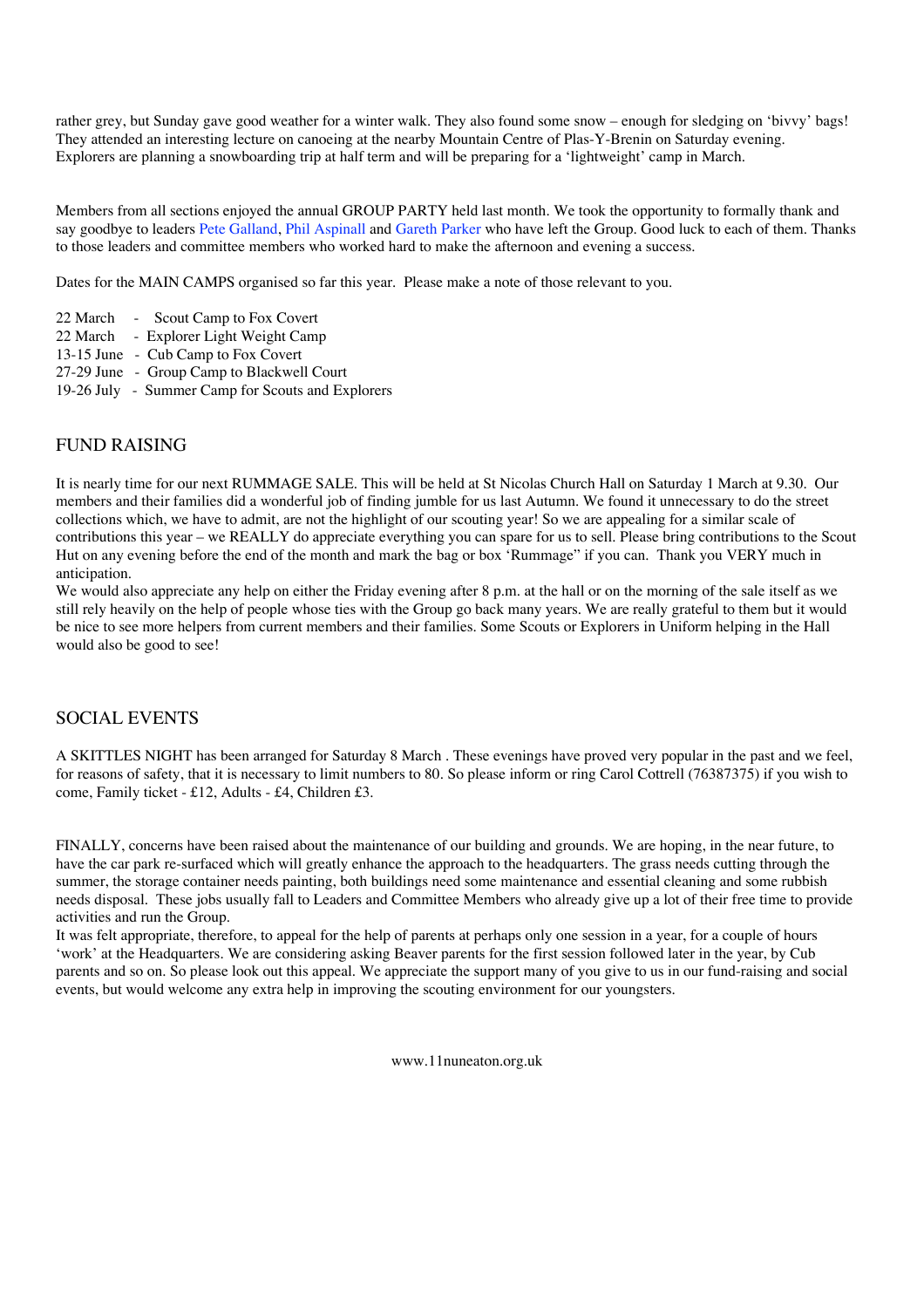### WEDDINGTON SCOUT GROUP. NEWSLETTER NO. 41 APRIL 2003

### AROUND THE SECTIONS

BEAVERS must open their report with an apology: Jacob, we should be congratulating you on becoming a tree group leader and not trying to send you to Cubs early – sorry, but well done.

We would like to welcome Tom Barkes, Shaun Merry, Luke Wagg and Jake d'Arcy. Two Beavers have moved on to Cubs and we would like to wish them well – Ian Strachan and Nicholas Cole.

Our new tree group leaders are Sam Hambridge, Vicki Deakin, Michael Friswell and Charlie Badham. The latest trophy winners for smartest tree group are both the Elm Tree groups: so well done to Charlie Badham, Adam Stauvers and Ben Payne from the Greenwood Colony and Joe Peffers, Andrew Bilbie, George Naylor, Ben Spencer and Tom Barkes from the Woodland Colony. The following have gained badges –

Andrew Bilbie and George Naylor - experiment Sam Hambridge and Ian Strachan - explorer Liam Griffin - swimmer, stage one Sebastian Marziano - swimmer and I.T. stage one Jacob Morris - creative and experiment Charles Badham - creative Joe Lapworth - faith

A huge well done to Joe Peffers, Nicholas Cole and Ian Strachan who have gained their Bronze Chief Scout Challenge.

This week Beavers received a lovely note from the residents of Reg Haddon Court to thank us for the bowls of daffodils the Beavers had grown for them since last October.

There will be no Beavers on Monday  $14<sup>th</sup>$  or Monday  $21<sup>st</sup>$  April, Friday  $18<sup>th</sup>$  or Friday  $25<sup>th</sup>$  April We would like to see all the Beavers at the St George's Day Parade this year on Sunday 27<sup>th</sup> April in Bedworth.

FOSSE CUBS have been busy making things. They had a very successful evening making bird boxes and would like to thank all the adults who came along to make the evening possible and so enjoyable. Cubs have also made candles as presents for their mums. Six Cubs, Charlotte Deakin, Robert Tambini, Thomas Sharrock, Sam Kendell, Alex Coopey and Stuart Missen, took part in the Ghost Hunt Challenge and came a very commendable fifth.

The Pack will not meet on Easter Monday and looks forward to a busy summer with a variety of camps to attend.

WATLING CUBS congratulate their Ghost-Hunt team who came 3<sup>rd</sup> in the competition. So well done to Craig Gilchrist, Tim Johnston, Jacob Sutton, Liam Barkes, Daniel Warren and Carl Fitzgerald. Everyone has completed work for the Global Challenge Badge with a visit from a Voluntary worker with Oxfam after which they helped to raise over £60 for the Comic relief Appeal. Congratulations to Richard Howard, Sam Haynes, Christopher Johnston, Sebastian Wright and Craig Gilchrist who received their awards last week. We are having a great time looking at international scouting. We were given an insight into what it was like to attend a Scouting Jamboree and now can't wait to be there ourselves! Cubs are looking forward to making bird boxes this week and as we move into lighter nights we will be investigating more things out of doors and starting to think about camping. Our District Cub Camp is to take place at Willesley on  $2^{nd}$ -5<sup>th</sup> of May. We will be taking six older cubs from each pack. Watling Cubs will not be meeting for the two weeks of the Easter holiday.

SCOUTS from both Troops enjoyed a Saturday night camp at Fox Covert on 22 March. About thirty members, nearly half of whom were girls, walked to Kirby Mallory, stayed overnight and were collected in the morning. Good weather helped to make this a very enjoyable expedition. Tuesday Troop will not meet on Tuesday 22 April.

Friday Troop has invested MATTHEW GREEN, JENNY DEAKIN, HEATHER HILL and BEN TAPLIN. Welcome to them. Scouts will continue to meet on both Friday evenings of the Easter holiday.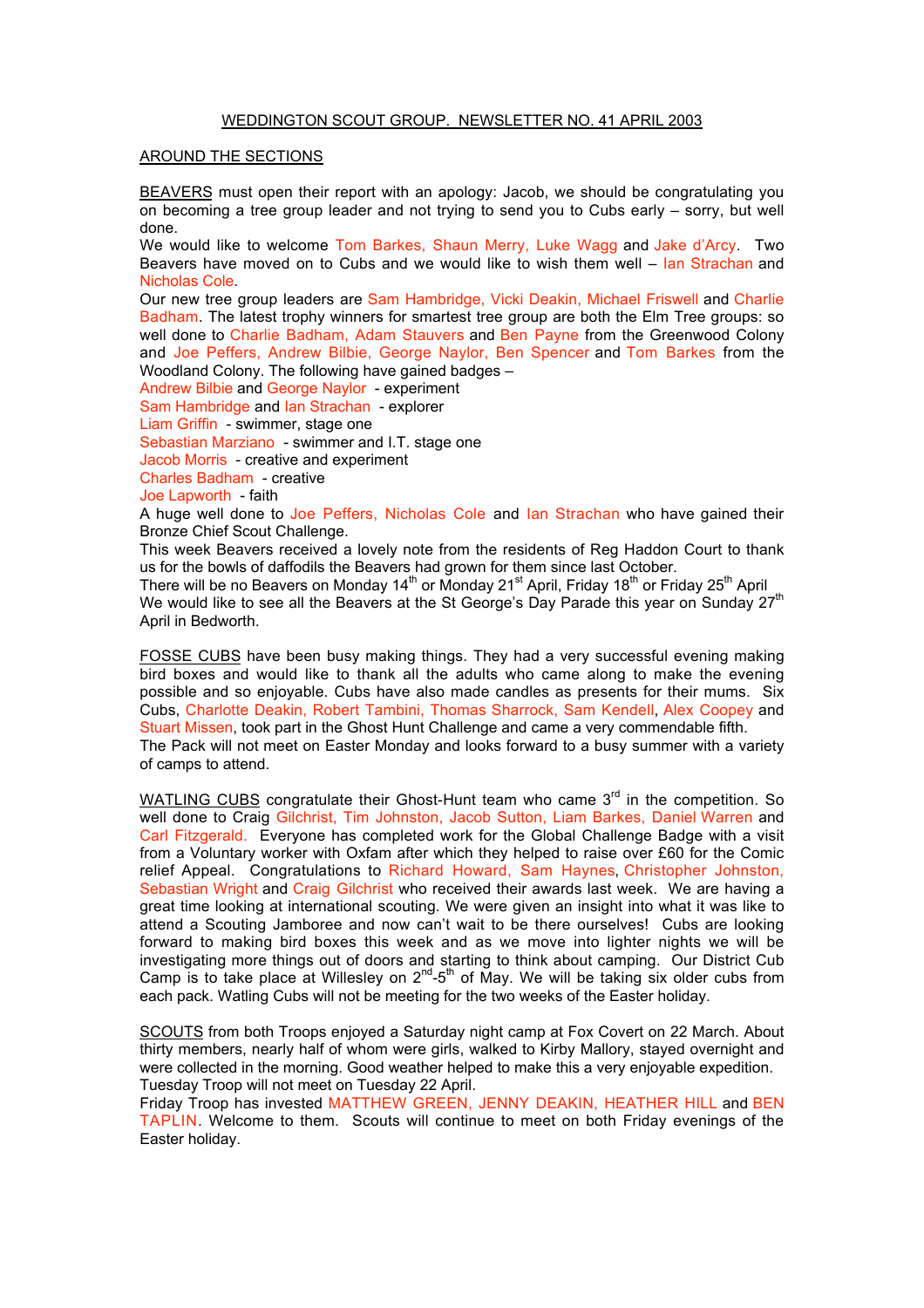EXPLORERS also camped at Fox Covert on 22 March. This was designated a 'light-weight' camp and some did in fact manage the night with the minimum of gear while others ensured that the complete camping essentials were transported for them in advance! Explorers continue to participate in a wide variety of activities. They are rock-climbing in Warwick this week and many of them plan to follow the First Aid Course currently being arranged for the Group.

LEADERS need to renew their First Aid Certificates shortly and are required to find more of their own time in order to do this. Additionally, six Leaders have recently up-dated their minibus driving permits so that they can help with transport particularly at camps.

Dates for the MAIN CAMPS (again!)

2-5 May - District Cub Camp 13-15 June - Cub Camp to Fox Covert 27-29 June - Group Camp to Blackwell Court 19-26 July - Summer Camp for Scouts and Explorers to Lancashire.

### FUND-RAISING

The RUMMAGE sale was postponed because of difficulties with advertising the event. Many thanks to all who contributed to this. It was held last Saturday and made a profit of about £200. Thanks to Beaver, Richard Wale; Cubs Aimee and Alex Bratt, Charlotte Wale; Scouts Victoria Wale and Jon Ellard and Explorers, Jenny Cottrell and Samantha Igoe who turned up to help with the Sale.

Our next major fund-raiser will be the Charity Stall in Nuneaton town centre on 5 July. We will need tombola prizes, plants and home-made cakes.

### SOCIAL EVENTS

The skittles evening at the beginning of March was once again enjoyed by all and raised an additional £90 for Group funds. So thanks to all who supported the evening.

### HEADQUARTERS

We intend to hold two WORKING PARTY DAYS over the Bank Holiday weekend, on Saturday 3 May and Sunday 4 May from 9 a.m. We hope to tackle the grounds, paint the storage container, clean the buildings and remove some rubbish. We are appealing for ANY HELP for a couple of hours on either of these days. If you feel you could spare some time, please sign the list on the headquarters notice board (to give us some idea of the extent of the assistance we can plan for) or simply turn up on the day. We will provide refreshments.

SUBSCRIPTION envelopes for the session May to August are included with this letter. Money will be collected from the week beginning 28 April. We are also asking you to sign a Gift Aid declaration to enable us to re-claim tax paid on your subscriptions. This should prove a valuable additional resource for Group funds. So please remember to sign this and return it with payments due after Easter.

The GROUP WEBSITE (address below) is now full of pictures and video clips from group activities over the past 12 months or so. Please visit and contribute to the polls, leave a guestbook comment or read past newsletters online. If you have any pictures or video clips you would like posting on the site, please email them to scouting@chriscottrell.com

FINALLY the St GEORGE'S DAY PARADE will be held on Sunday 27 April in Bedworth. 11<sup>th</sup> Nuneaton will once again be leading the parade and we really need A GOOD TURN-OUT of members from all sections from Beavers up to Network Scouts. So please meet IN FULL UNIFORM (with a warm base layer if the weather is not promising) outside the Civic Hall by 1.45 p.m. This is an important date in the scouting year when the many Groups in Nuneaton and Bedworth come together to join in the more ceremonial side of scouting. The service has always been lively and enjoyable: families are welcome to come too.

### **www.11thnuneaton.org.uk**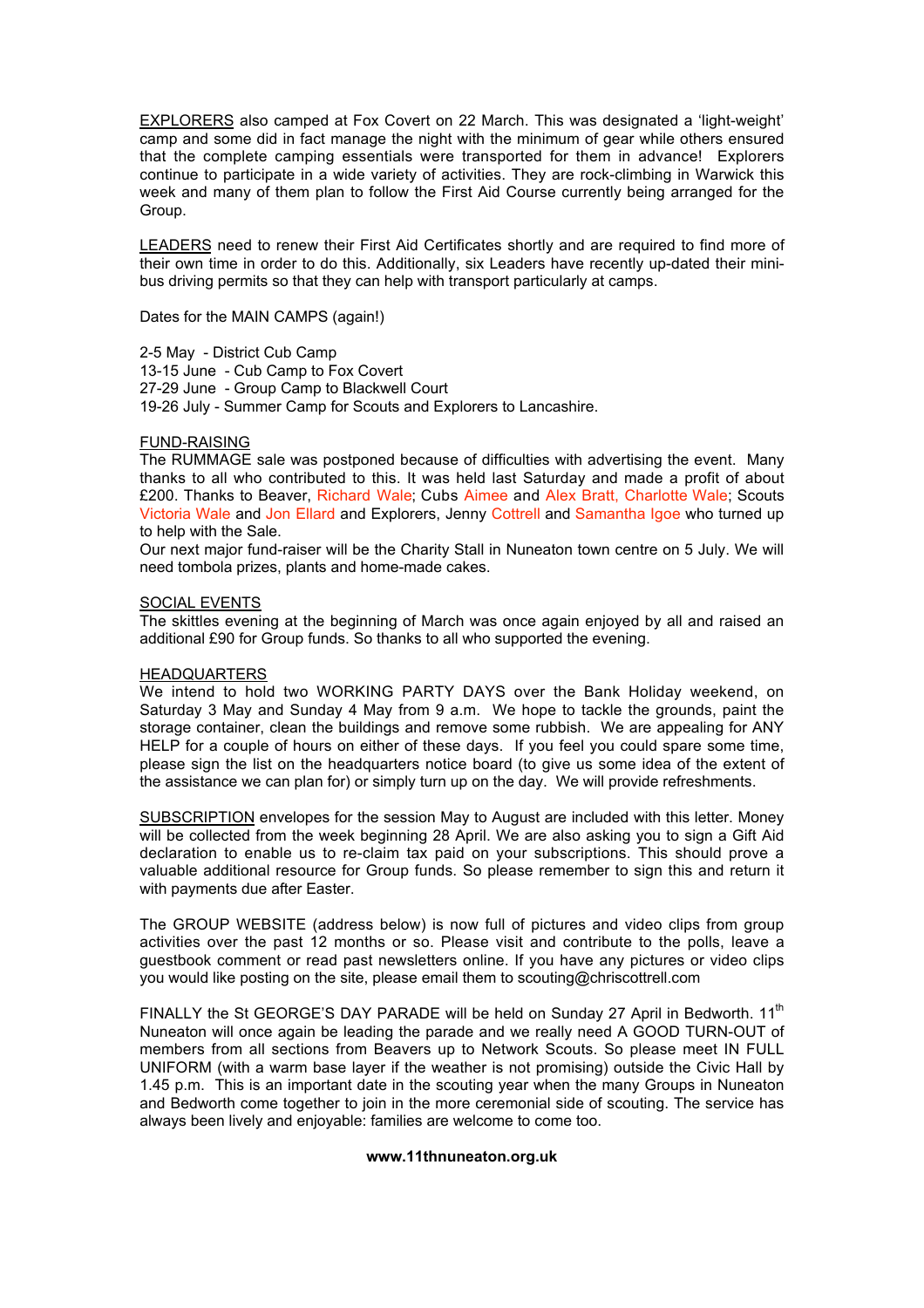# WEDDINGTON SCOUT GROUP. NEWSLETTER NO. 42 MAY 2003

# AROUND THE SECTIONS

BEAVERS must firstly offer a huge well done and congratulations to all the Beaver section for the part they played in gaining the BRONZE BEAVER this year. We won the trophy after competing with every other colony in Nuneaton and Bedworth. To gain it, the A.D.C. takes into account the joining in of District events, the colony programme, the badges gained and the maintenance of colony numbers amongst other things. Well done to everyone. Welcome to LOGAN who has transferred to our Greenwood Colony and to JESSICA BARRATT who has joined us. Goodbye and good luck to JOE PEFFERS who is currently on his link to Cubs. Joe should feel very proud of himself as he has worked hard at Beavers and gained an armful of badges. Well done to the following who have gained badges: Joe Lapworth – Musician Stage 1 and Joining In 1; Joe Craggs – Animal Friend; Scott Chaplin – Experiment; Callum Lord-Summerton - Swimmer 1; Sam Hambridge – Swimmer 1 and Ben Spencer – Experiment; Philip Brown – Outdoor Challenge; Joshua Bland – Outdoor Challenge; William Tambini – Bronze Chief Scout Challenge and Adam Stauvers – Joining In 1.

Well done to LIAM GRIFFIN who is now the Tree Group Leader for Fir with the Woodland Colony.

Both Colonies have started working towards their Friendship Challenge this term and if everyone works hard, we should gain the Badge by summer. As part of this challenge we are saving 1p coins for 'Save the Children Fund'. We are doing well currently, but every penny counts so turn out those pockets/purses. Thanks to all those who have already collected lots. Last time we collected 4,300 so we have some record to beat!

On the idea of collecting, Beavers would be grateful for any chocolate……we mean chocolate tokens, found on Cadbury's bars to help get sports equipment for our colonies.

Beavers will be closed for the Whitsun holiday on both Monday and Friday.

CUBS have been busy with District Events. They have taken part in the District Camp at Willesley, the Scavenger Hunt and the Six-A-Side Football. So well done to all those who participated, especially the Watling Football team of Jacob Sutton, Sam Haynes, Craig Gilchrist, Daniel Warren, Sam Murray, Joshua Wagg, Chris Johnston and Tim Johnston.who came an undefeated FIRST in the competition. Cub leaders particularly thank those parents whose support in organising these events is so essential. Many thanks to you all.

Fosse (Monday) Cubs have spent time learning to care for their uniforms and wish to inform parents that they are now expert at cleaning their shoes and ironing their neckers! They will not meet on Bank Holiday Monday.

Watling (Thursday) Cubs had a fantastic time at District Camp this year and the following have all earned a new-style Camper's badge: Craig Gilchrist, Sam Haynes, Sam Murray, Gareth Wainwright, Jacob Sutton and Tim Johnston. We say goodbye and good luck to Aimee Bratt and Tim Johnston who move to Scouts this week. Congratulations to both of them for achieving their Chief Scout Silver Award. We welcome three new Cubs into the Pack: Joe Peffers, Ian Strachan and Glenn Clarke. Cubs will meet as usual on the Thursday of Half Term.

The oldest Cubs from each Pack will be invited, this week, to our annual Cub Camp to be held at Fox Covert, Hinckley, on the weekend of 13-15 June.

SCOUTS continue their busy camping programme. About 30 members practised their cooking and camping skills at a Patrol Camp at Fox Covert, last weekend. Hopefully they enjoyed kinder weather than was promised to them on Friday! Tuesday troop have recently invested Jamie-Lee Briggs. They will not meet during the Half Term holiday. Plans are ongoing for the annual scout SUMMER CAMP for which deposits should now have been paid, so that activities can be booked.

The Scout section of 11<sup>th</sup> Nuneaton is enjoying an encouraging period of expansion. Over 35 members meet on Tuesday and over 20 on Friday. Both troops urgently need HELP in the form of Assistant Scout Leaders or Instructors. We feel there may be parents or friends out there who may be interested in helping on a regular basis. Scouts are aged 10+yrs to 14+yrs.

Please give some thought to this and contact Doug Shorter 76328166 to discuss how you may be able to help.

EXPLORER and NETWORK SCOUTS have enjoyed a varied programme of activities, including a recent visit to Laser Quest and an interesting and successful attempt to cook cakes in cardboard boxes! They seem to have found the answer to providing the occasional birthday cake which is looked for during camps!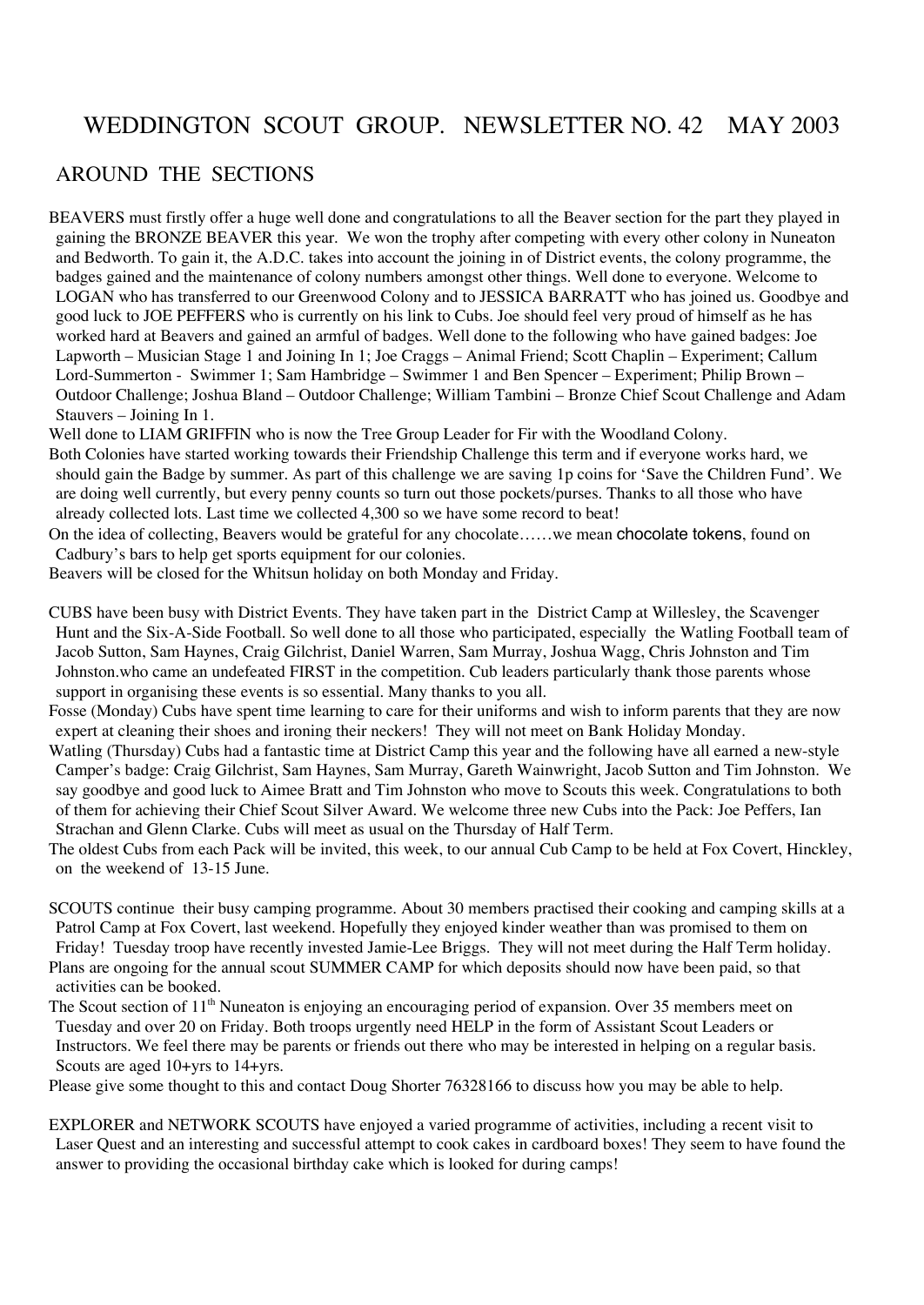They organised a Pig Roast Camp at Shugborough last weekend, This is to mark the transition of the over 18s (the Network group) to a separate programme for their meetings. It is intended that the younger and older sections will work more as individual units than they have done hitherto. Clearly many of their activities and expeditions will still be combined and indeed all sections will come together for one of the highlights of our scouting year – GROUP (FAMILY) CAMP 27-29 June.

Invitations to this will be issued shortly. The Camp will take place at Blackwell Court, Bromsgrove and we have booked on site activities which include archery, grass sledges, go-Karts, use of the swimming pool, orienteering and an assault course. We will also provide canoeing, abseiling and other cooking, craft and games events. The Saturday is the Activity Day: we are usually on our way home by lunchtime on Sunday. Scouts, Explorers and Network Scouts are able to camp for the two nights. Cubs and Beavers with their parents are welcome to join us for the day on Saturday. Alternatively Cubs and Beavers with their parents are welcome to camp with us for the weekend. Families can chose to be catered for or to self-cater.The Camp has proved extremely popular for the last three years and we usually welcome about 200 people for what has always proved an action-packed, fun-filled and memorable weekend. So do try to reserve the weekend or at least the Saturday and join us if you can.

Thanks to those who came to help stage a good turn out at the ST GEORGE'S DAY PARADE at Bedworth last month. We were pleased to be awarded the BRONZE BEAVER for the best Beaver Colonies in the District last year, and to retain (jointly with the Attleborough Group) the PREMIER FLAG: recognition of the achievements of  $11<sup>th</sup>$  Nuneaton as a whole. So congratulations to Ali and John Ind, Matthew Archer and their helpers for the success of the Beavers and to all, particularly our leaders, who have worked so hard to earn this position in the District. Congratulations to TIM DEAKIN, Explorer leader, who received his 15-year service award at the ceremony.

## FUND\_RAISING

Please remember that we need tombola prizes, cakes and plants to sell on our CHARITY STALL in Nuneaton Market on Saturday 5 July.

Apologies to LUCY BOUCHER who helped at our last rummage sale and was inadvertently missed from the list of those members who turned up to help.

## HEAD QUARTERS

We are greatly indebted to the handful of parents and members who gave up time on Saturday 3 May to help Committee members to clean up and paint parts of the buildings and container. We managed to tackle some important jobs although there is still much to do. We did not, for instance, get round to the grounds. So please look out for any further requests for assistance and help if you can. Meanwhile many, many thanks to Bob Taylor and son Pierre, to Jon Ellard, to Mr Cole and son William, to Mr and Mrs Richards, to Mr and Mrs Cruickshank and to Mrs Warren and son Daniel. Your help was VERY much appreciated.

A good majority of parents have paid SUBSCRIPTIONS promptly again this term and many of you have filled in the Gift Aid Declaration to enable us to reclaim tax on your payments. Many thanks for that. There are still payments outstanding, however, and we remind everyone again that the amount paid to leaders to enable them to run their meetings depends on how many of their youngsters have paid subscriptions.

FINALLY the Group Committee invites all parents to attend our ANNUAL GENERAL MEETING on Wednesday 11 June at 7.30 at the Scout Headquarters. This is an opportunity to acknowledge an interest in the work of the Group and to raise any points of concern you may have. We need new Committee members and if you think this might interest you, please come along and have a word. Our Committee is about more than just fund-raising and meetings! We can be quite closely involved in some of the activities, particularly the camps, which are going on throughout the year. Cheese and wine will be offered after the meeting; so we look forward to seeing many of you there!

www.11thnuneaton.org.uk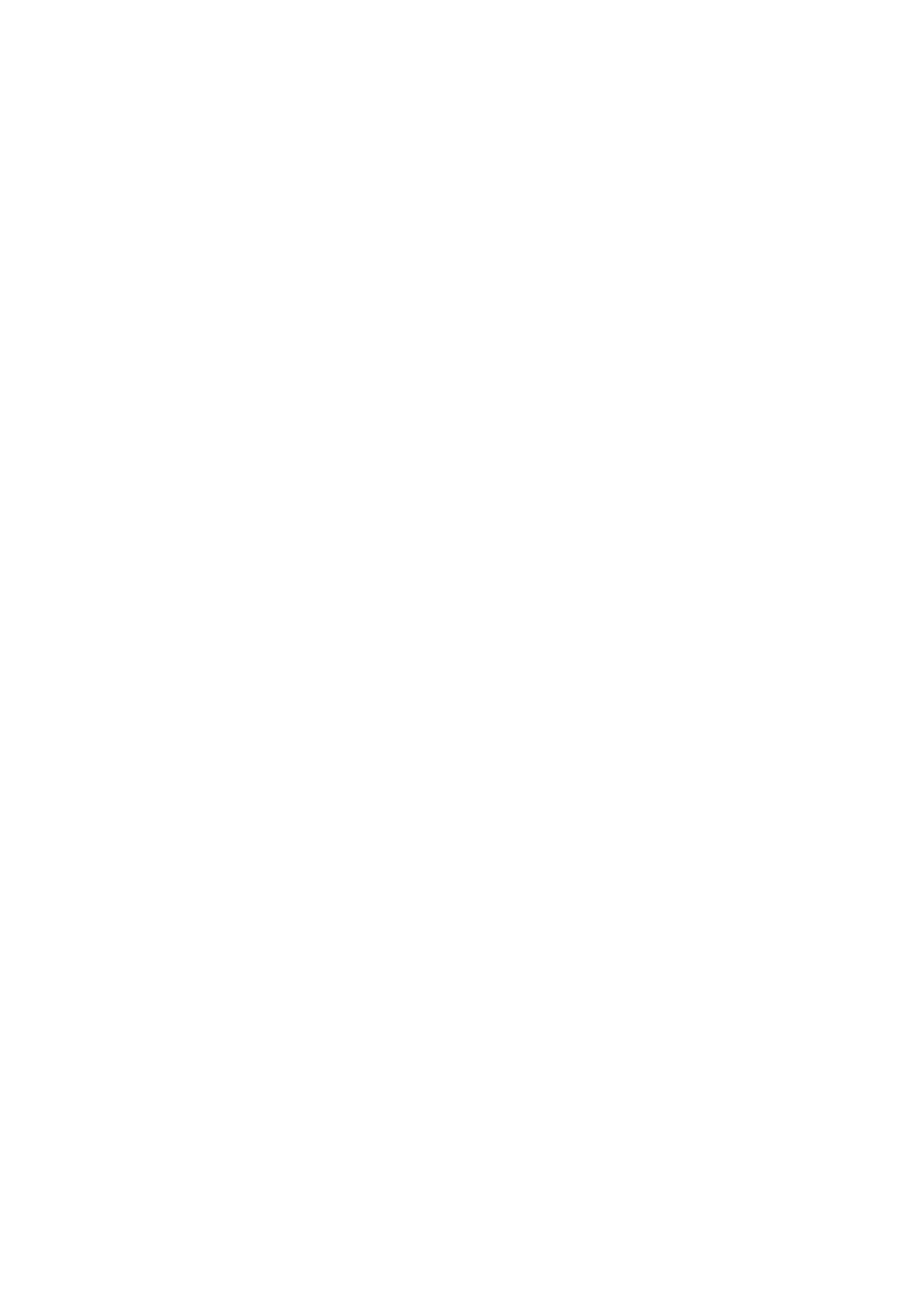### WEDDINGTON SCOUT GROUP. NEWSLETTER NO. 43 JULY 2003-07-08

### AROUND THE SECTIONS:

BEAVERS have been busy over the last few weeks. Sadly, activity day had to be postponed but is now booked for September: indoor facilities have been organised in case of bad weather. Also in September a team of older Beavers will represent us at the District Beaver Challenge.

Recent events have included a fund-raising effort for 'Save the Children'. Beavers collected 4488 pennies over a four-week period. Mr and Mrs Bygrave collected the money and they hope to put it towards 100 vaccinations.

A group of Beavers went to Anker Radio last month to do an interview on behalf of Beaver scouts in Nuneaton. Thank you to Andrew, Harry and Seb.

Greenwood Colony has linked with 4<sup>th</sup> Bedworth Beavers and we hosted a very successful evening last week. We have now been invited to share one of their colony meetings in the autumn.

The Beavers have been given the wall display to do in Nuneaton library for the summer. If you have a moment, pop in and see our artwork and collect a reading trial pack for your child. The Beavers enjoyed a busy evening at the library when we delivered our work.

On the badge front – well done everyone. A huge well done to Ellie who is the first Beaver to gain all three Challenge badges this year. Sam Hambridge, Liam Moore and Michael Friswell have been awarded their Bronze Chief Scout Awards this week – well done.

The following badges have also been gained:

I.T. Stage 1 – Bradley Gill, Ian Ensor, George Naylor, Liam Griffin.

Experiment - Bradley Gill, Harry King, Ian Ensor, Joe Lapworth.

Animal Friend – Ben Payne.

Swimming Stage 1 – Charlie Badham, Jacob Morris, Adam Stauvers, Andrew Bilbie.

Creative – Joe Lapworth.

Explorer – Charlie Badham.

Outdoor Challenge – Ben Payne, Ezra-Joshua Dulang, George Naylor.

Nights Away 1 – Ellie Deakin, Logan Ryan, Adam Raines, William Tambini, Liam Griffin, Ben Spencer, Lilli Osborn, Tom Barkes, Jessica Barratt, Joshua Bland.

Nights Away 10 - Vicki Deakin.

We would like to welcome David, Connor, Jack, Dylan and Dylan who have recently joined us. Good luck and farewell to Callum Lord-Summerton who has moved on to Cubs this week.

Holiday arrangements are available on a 'green' sheet from Ali or a copy has been posted on the notice board. Beavers from both Colonies will meet on three Mondays during the holiday.

CUBS have more success to report in their participation in District and indeed, County, competitions. The Watling football team who played so well and became District champions as was reported last time, then went on to win the Warwickshire County Cub Football competition in very fine style indeed. So again very well done to them all and to those parents who gave their invaluable support. A team from Watling pack also came first in the District Sports Competition on 5 July and the Fosse Pack team came second. Congratulations to all who raced so well.

Cubs from both Packs enjoyed another successful camp at Fox Covert in June. They spent two nights under canvas and were very busy tracking, working with compasses, constructing shelters, cooking, and fire making during the day. Saturday finished with a grand CAMP FIRE in traditional scout manner.

Fosse Cubs will not meet on the Mondays of 21 July or 25 August but will get together for the Mondays in between: 28 July, 4 August, 11 August, & 18 August. Watling Cubs will meet on Thursday 24 July for a Barbeque and on each Thursday after that excepting the last week of the holidays. So no meeting on Thursday 28 August. Uniform need not be worn for holiday meetings.

SCOUTS joined with Cubs, Beavers and their families and with Leaders, Explorers, Network Scouts and Committee Members for our annual FAMILY CAMP held at Blackwell Court at the end of June. We had another highly successful and very enjoyable weekend. Leaders had a lot of very positive comments and feedback from those who attended and were pleased to hear such praise for the whole experience. It makes all the hard preparation by a small number of organisers worthwhile. We must thank all those parents who pitched in to help with everything from putting up the canvas to doing the washing up to joining in the 'stunts' at the campfire!

Scouts are now preparing for their 'biggest ever' annual Summer Camp, when they set off to Waddacar, near Preston, next Saturday.

Tuesday troop will not meet on 22 July (Summer Camp) but will meet for games evenings on Tuesdays until the last week of the holidays; NO meeting Tuesday 26 August.

Friday troop will ONLY meet in the last week of the holidays, on Friday 29 August.

EXPLORER AND NETWORK SCOUTS will also be joining the Summer Camp next week. A dozen of them returned from a national event last weekend, full of enthusiasm for a mid summer 'Sun Run' camp held near Gloucester. The camp was described as 'brilliant' and 'amazing' even by those seasoned campers who have enjoyed a wide variety of different camp experiences in their scouting careers. They are looking forward to taking part again next year.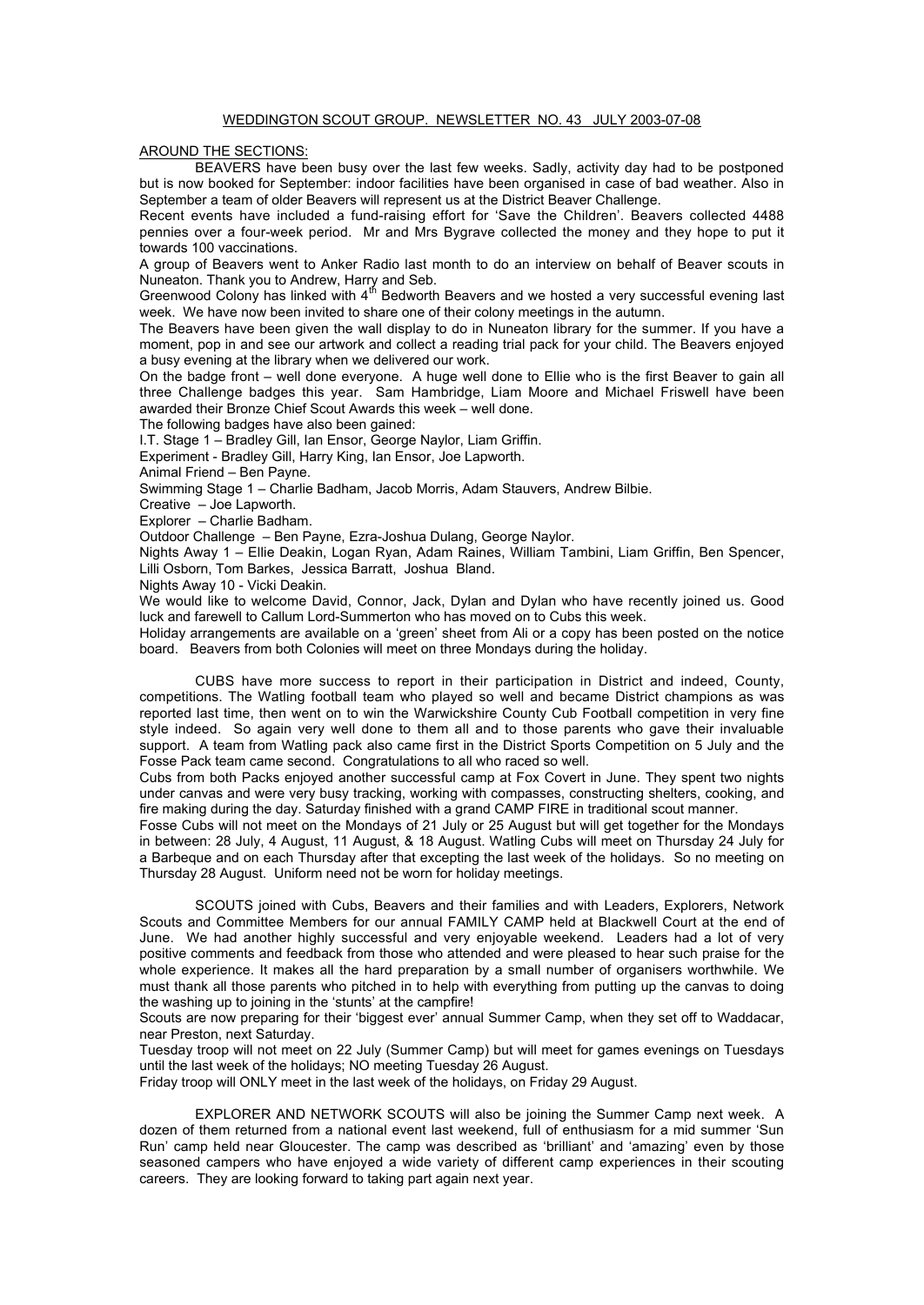A programme has been planned for Wednesday evenings during the summer to include a barbeque, canoeing and a joint camp with another Group. Details will be e-mailed to members who, if they need information, should e-mail Tim Deakin at timgem@btopenworld.com

ALL SECTIONS WILL RESUME FULL UNIFORMED MEETINGS DURING THE WEEK BEGINNING 1 SEPTEMBER.

It is good to report that so many of our young people, across the age range, are enjoying such adventurous, exciting and challenging experiences which involve a lot of team work with both their peers and with people of very different ages to themselves. One of the most satisfying observations to make at any camp, for instance, is how well all members work and play and socialise together. The Group remains committed to the continued provision of such a variety of good quality activities for our scouts. However, the organisation of our many events falls on the shoulders of an ever-diminishing number of leaders and committee members, most of whom no longer have any young children in the movement. We do have a few excellent young leaders whom we hope one day will inherit some of the leadership of the Group. Meanwhile we need to repeat our plea for any assistance you may be able to offer or for any suggestions of anyone who we could approach in our search for more leaders and committee members. THE CURRENT NEED IS MOST URGENT IN THE SCOUT SECTION. FRIDAY TROOP, AND PARTICULARLY, TUESDAY TROOP ARE INCREASING IN NUMBERS AND REALLY NEED HELPERS PREPARED TO REGULARLY COMMIT TO ATTENDING MEETINGS AND WORKING WITH SMALL GROUPS OF YOUNGSTERS DURING THE EVENING. We are sure that you would find any such involvement very rewarding and worthwhile. Please contact Doug Shorter if you think you could help or feel free to turn up on one of the evenings (starting at 7.30) to see what goes on and talk to the leaders. Both troops will be meeting for some of the holiday for informal games' evenings.

Congratulations to the following leaders, network and explorer scouts who gave up two weekends to gain or renew their FIRST AID CERTIFICATES: Jenny Cotterill, Carol Ball, Tim Deakin, Louise Cotterill, Doug Shorter, Gordon MacIntosh, Helen Moyes, Gary Cotterill, Myra Shorter, Dave Jones, Matt Price, Richard Scoffham, Bob Tye, Jenny Cottrell, Anna Scoffham, Sam Igoe, David Moyes, Helen Shorter, Hannah Fox and Gareth Parker.

FUND RAISING: We were pleased to raise £444 from our CHARITY STALL on Nuneaton market on Saturday 5 July. Many thanks to the one or two families who responded to the committee's appeal for contributions for this. Particular thanks go to Pat Boucher who helped on the stall and to Scout, Jon Ellard who also turned up on the day.

AGM: This was held on 11 June. The meeting was the occasion for the retirement of our Group Chairman of 25 years, Bob Phillip. Tributes were paid to Bob in recognition of the tremendous contribution he has made to the organisation of Weddington Scout Group Committee for so many years. He was presented with a farewell gift and card. So many thanks Bob, and enjoy the extra time you have now to pursue your other interests!

SUBSCRIPTIONS: We had a very good response to the request for gift-aid declarations. Thanks for that – we hope to reclaim a considerable sum at the end of the tax year. If you have not returned a form and would qualify to help us, another form will be offered to you when the September subscription requests are distributed at the beginning of term.

THAILAND JAMBOREE: It is now six months since some of our members returned from Thailand. For a reminder of the event, or to leave messages to other Jamboree members, log onto www.warwickshirescouts.org/thailand/

FINALLY we wish all members and their families a safe and enjoyable holiday. Have a good summer and do come along to some of our summer evenings if you can.

> See our activity photos and video clips online at www.11thnuneaton.org.uk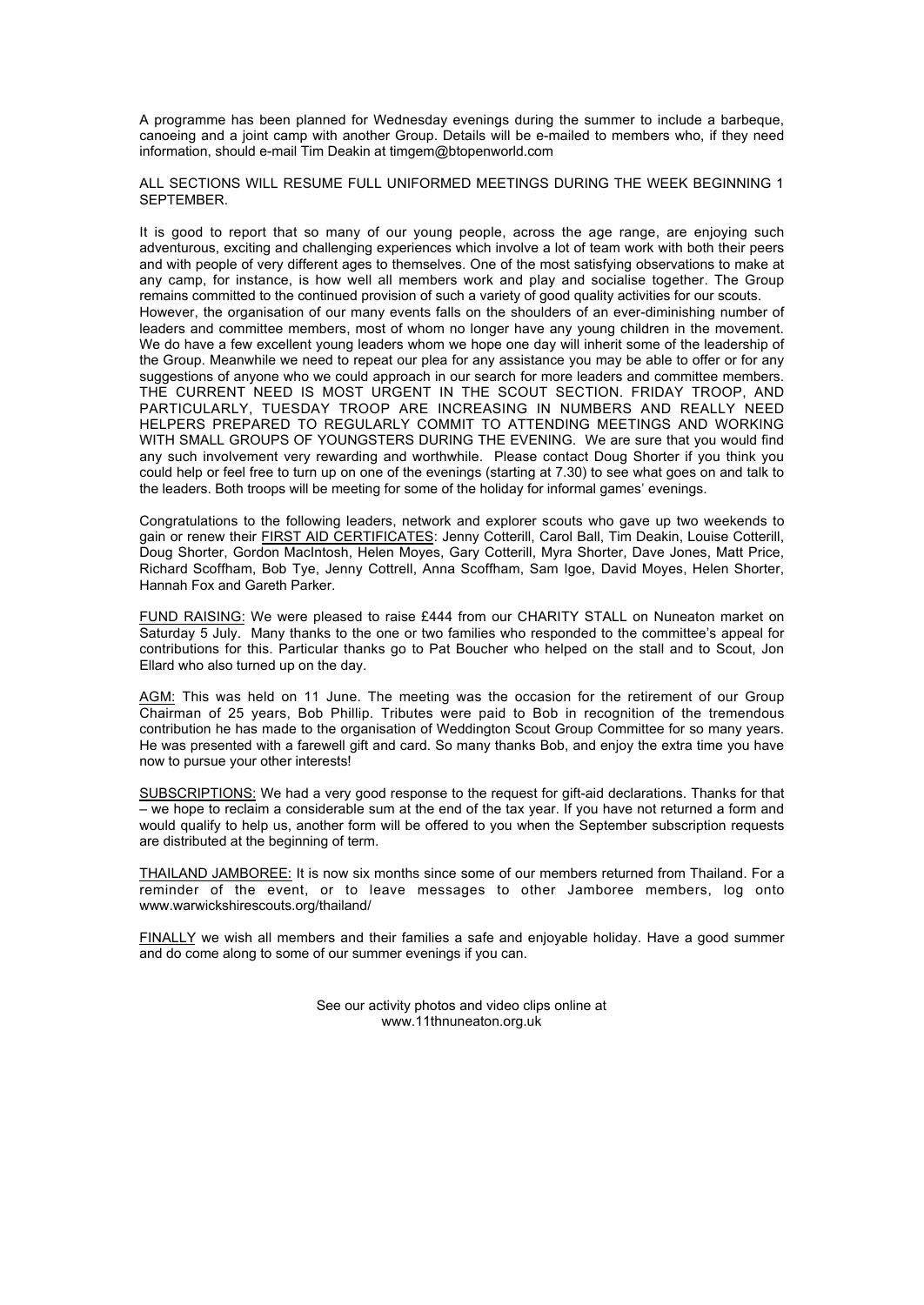# WEDDINGTON SCOUT GROUP. NEWSLETTER NO. 44 OCTOBER 2003

## AROUND THE SECTIONS

BEAVERS say goodbye and wish good luck to the following as they move to cubs – Jacob, Vicki, Michael, Jack, Ellie, Sam, William, Liam and Joseph. Welcome also to our new Beavers and their families – Saul, Jack, Joshua, Alex, Lewis, Dominic, Sam, Cameron, Megan and Sam B. Well done to BRADLEY GILL who has gained his Musician Badge; to WILLIAM TAMBINI and BEN SPENCER who gained the Animal Friend Badge; to SEB MARZIANO for Experiment Badge; to GEORGE NAYLOR for Explore Badge and ADAM RAINES has gained his Outdoor Challenge. First Year participation badges go to Joe Craggs, Bradley Gill, Liam Moore, George Naylor, Sammy McGee, Ian Ensor, Andrew Bilbie, Philip Brown, Ben Spencer and Joshua Bland.

The Beavers have returned from the summer eager and ready for the new programme. They have enjoyed a variety of activities and Woodland Colony had an informative evening when P.C. Jones visited. Well done to our Beaver Challenge team – Joe Craggs, Joe Lapworth, , Timmy Ford, Sammy McGee, Liam Griffin and Ian Ensor who all worked hard and gained third place.

Christmas is just around the corner and we would like to ask everyone's help to launch 'Operation Christmas'. You should receive a leaflet with this letter explaining all about the appeal. We are not asking you to fill a shoebox yourselves but to help by supplying one or a few contributions. The Beavers would like to send at least one girl and one boy box for a Beaver-age child. If you can help in any way, or would like to donate a small amount of money for us to purchase a gift on your behalf, we would be very grateful. If you want further details, Ali will be pleased to help, Thank you in anticipation.

Lastly, Beavers will be closed on both the Monday and Friday of half-term this October.

CUBS have had a busy start to their autumn programmes. Good luck to both Conker teams at this week's District tournament.

Fosse Pack had a very interesting visit to the museum at the George Eliot Hospital. Cubs were shown how many germs were left on their hands, even after they had washed them. They had the opportunity to put together a skeleton as well as a model of the organs of the body. They also enjoyed looking at the old apparatus and instruments – the iron lung and amputation instruments were particularly popular! They are shortly to be visited by the 'Zoolab' when they will be able to learn about and see various insects and animals.

Cubs continue to work towards their challenge badges, having concentrated on home safety for their caring challenge. Watling Pack members are also working towards their caring challenge. They appreciated a visit from one of their grandmothers who gave an interesting insight into the realities of shopping fifty years ago. Cubs were given the challenge of making one small chocolate bar last for more than a week which would have been their 'ration' in the middle of the last century – well done to those who managed to save their bar! They have considered home safety and the care of a pet over a period of time and the hard work of Andrew Sizer, Sam Waugh, Sam Murray, Daniel Warren, Charlee Brindley and Matthew Broom has been rewarded with all gaining pet care awards as they complete their caring challenge. Well done to them. Cubs enjoyed an evening of circus tricks when they discovered that juggling, spinning plates and riding trick cycles were not as easy as they looked! Thanks to Michael Bucknell for coming along to share these activities with us. Cubs are looking forward to a police station visit in the near future.

Watling Cubs say farewell to CRAIG GILCHRIST and SAM HAYNES and hope they enjoy their time with Scouts and welcome CHARLEE BRINDLEY and SAM HAMBRIDGE into the Pack.

SCOUTS are flourishing at the moment; both Troops enjoying a considerable increase in their numbers. Leaders continue to appeal for additional help on Tuesday and Friday evenings especially now that several of our network Scouts, who are always willing to come along and assist at meetings, have started their University careers. Tuesday troop is really pleased to welcome Andrew Haggie who has offered to help on that evening.

Friday Troop has invested JAMES ENSOR and TOM HARRIS. Welcome to them.

Scouts have just returned from a very successful weekend camp in Leicestershire. They had lovely weather for an enjoyable day's hike in Bradgate Park on Saturday.

EXPLORERS have participated in two camps recently. A number travelled to North Wales to join a District camp at Shell Island in September and at the beginning of this month, six members joined a unit of Explorers from Cardiff to hold a joint camp at Blackwell Court. They have been rafting (on their self-built rafts!), visited Laser Quest, staged a scavenger hunt and are preparing to take part in the District Quiz next month.